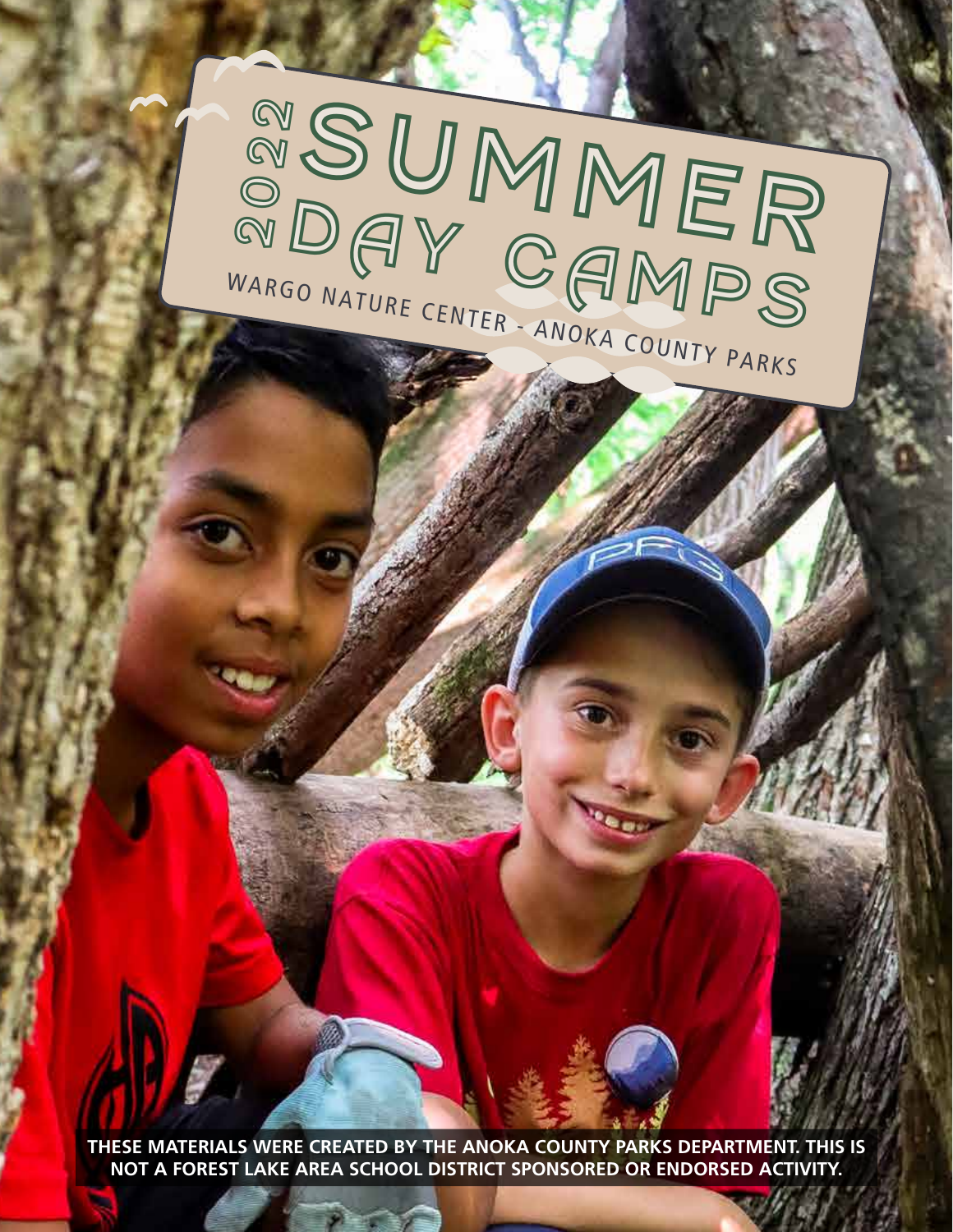# WELCOME TO 2022 SUMMER DAY CAMPS! REGISTRATION OPENS FEBRUARY 7

We are excited to be offering in-person camps this summer which will provide a safe, healthy, and fun experience for your child as we follow MDH/CDC and Anoka County guidelines. We look forward to seeing you this summer!



## PRE-REGISTRATION REQUIRED FOR ALL CAMPS

**ANOKACOUNTYPARKS.COM 763-324-3350**

REGISTER FOR GRADE COMPLETED IN SPRING OF 2022

# GRANDPARENTS

### **CRANES, DRAGONS, AND BATS, OH MY!**

July 15; 6 pm - 9:30 pm Wargo Nature Center Cost: \$25/person +tax (Ages 5+ and grandparents)

Explore and discover wildlife that are active during the long summer evening in the woods and along the vast marshes nearby. Learn some tips and tricks for how to be safe in the outdoors. Catch and release dragonflies, play like a bat, and call like a crane! After our adventures, create fruity snacks to make and taste with your grandchild!

# PRESCHOOL

### **NATURE EXPLORERS**

June 20 - 23; 9 am - 12 pm or 1 - 4 pm Wargo Nature Center Cost: \$100 +tax (Ages 4-5 at time of registration)

Nature is full of hidden places and surprises! Join us as we seek out these special places and critters. We will create, explore, and learn about the unseen secret wonders of the natural world!

# GRADES K-2 GRADES 3-6

### **IMAGINATION STATION**

July 11 - 14; 9 am - 3 pm Wargo Nature Center Cost: \$160 +tax

A week of nature exploration and imagination! We'll take inspiration from classic stories and create our own new stories as we discover hidden worlds, build, create, and have grand adventures. Let's discover the magic of nature together and dream as big as we want to!

### **MYSTICAL CREATURE ADVENTURE**

August 1 - 4; 9 am - 12 pm or 1 - 4 pm Wargo Nature Center Cost: \$100 +tax

Join us on an adventure through the forests, prairies, and wetlands of the Rice Creek Chain of Lakes in search of wondrous creatures. We will explore the realms of fairies, dwarves, trolls, and maybe even a lake monster as we learn about the mysterious things that live in our world!

#### **SURVIVAL ADVENTURES I**

June 27 - 30; 9 am - 3 pm Wargo Nature Center Cost: \$160 +tax

### **SURVIVAL ADVENTURES II**

August 22 - 25; 9 am - 3 pm Wargo Nature Center Cost: \$160 +tax

Have you ever dreamed of living out in the woods with nothing but a stick shelter and a campfire? In this camp, we'll spend our week learning the skills needed to feel comfortable in the forest and what humans need to survive. We'll make shelters build fires, navigate using a GPS device, and learn basic first aid principles. Test your knowledge and discover new skills in this hands-on camp.



PROFESSIONAL EDUCATORS • LOW STAFF TO PARTICIPANT RATIO CERTIFIED IN CPR, AED, AND FIRST AID • NATURE BASED CURRICULM

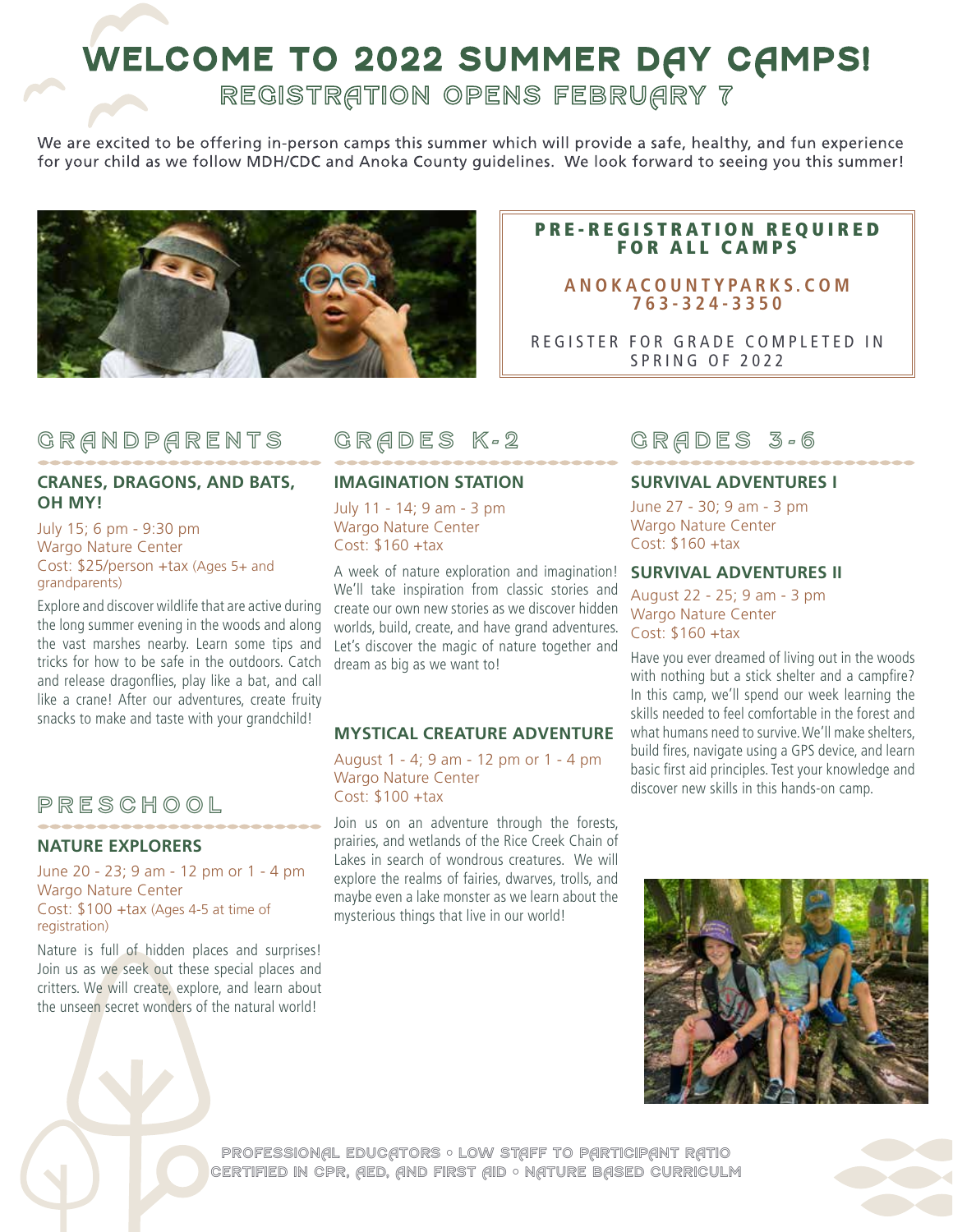

#### **ART OF NATURE**

August 15 - 18; 9 am - 4 pm Wargo Nature Center Cost: \$160 +tax

The natural world is a huge source of inspiration for writers, musicians, and visual artists alike. We'll spend our week being creative outdoors and exploring a wide variety of art forms; nature will provide both inspiration and materials for our projects. We'll end the camp week with an artists' showcase, where families will be invited to come see our wonderful creations!

### **WATER ADVENTURES**

July 25 - 28; 9 am - 4 pm Wargo Nature Center/Centerville Beach/ Bunker Beach Cost: \$160 +tax

water! Campers will spend the first three days at Centerville Beach where they will fish, log roll, canoe, kayak, swim, and stand-up paddle board. We will then round out our week of water fun at Bunker Beach Water Park!

# GRADES 4-6 GRADES 5-7 GRADES 6-8

#### **KAYAK CAMP**

June 27 - 29; 9 am - 4 pm (including Tuesday night overnight) Wargo Nature Center Cost: \$160 +tax

Campers will get the chance to learn a variety of kayaking skills, spend lots of time on the water in kayaks, and camp overnight Tuesday night. kinds of camping skills, going for a sunset paddle, and getting to experience several different kayaks, campers can expect a fun-filled three days (and one night) of camp.

#### **WILDERNESS LIVING SKILLS**

August 1 - 4; 9 am - 4 pm Wargo Nature Center Cost: \$160 +tax

A step up from our Survival Adventures camp, we'll be exploring long-term wilderness living skills to help you survive and thrive in the wild. We'll learn the art of tracking wildlife, using Between playing kayaking games, learning all plants as food and materials, advanced shelter building, primitive fire making, and much more!

#### **WILDLIFE TRACKING CAMP**

July 11 - 14; 9 am - 4 pm Wargo Nature Center Cost: \$160 +tax

Want to peek into the hidden lives of animals? This camp is all about having fun on and in the Learning how to read animal tracks and signs will help you discover what animals are doing in your backyard and all around you. Join us for a week of exploring the hidden parts of Wargo Nature Center. We will take hikes, play games, set up trail cameras, decode bird calls, and solve many animal mysteries along the way.

## REGISTER EARLY AND SAVE

Register by May 6, 2022 and save \$5 per participant on preschool and grandparent camps and \$10 on school-aged camps.

**To register call 763-324-3350 or visit anokacountyparks.com**